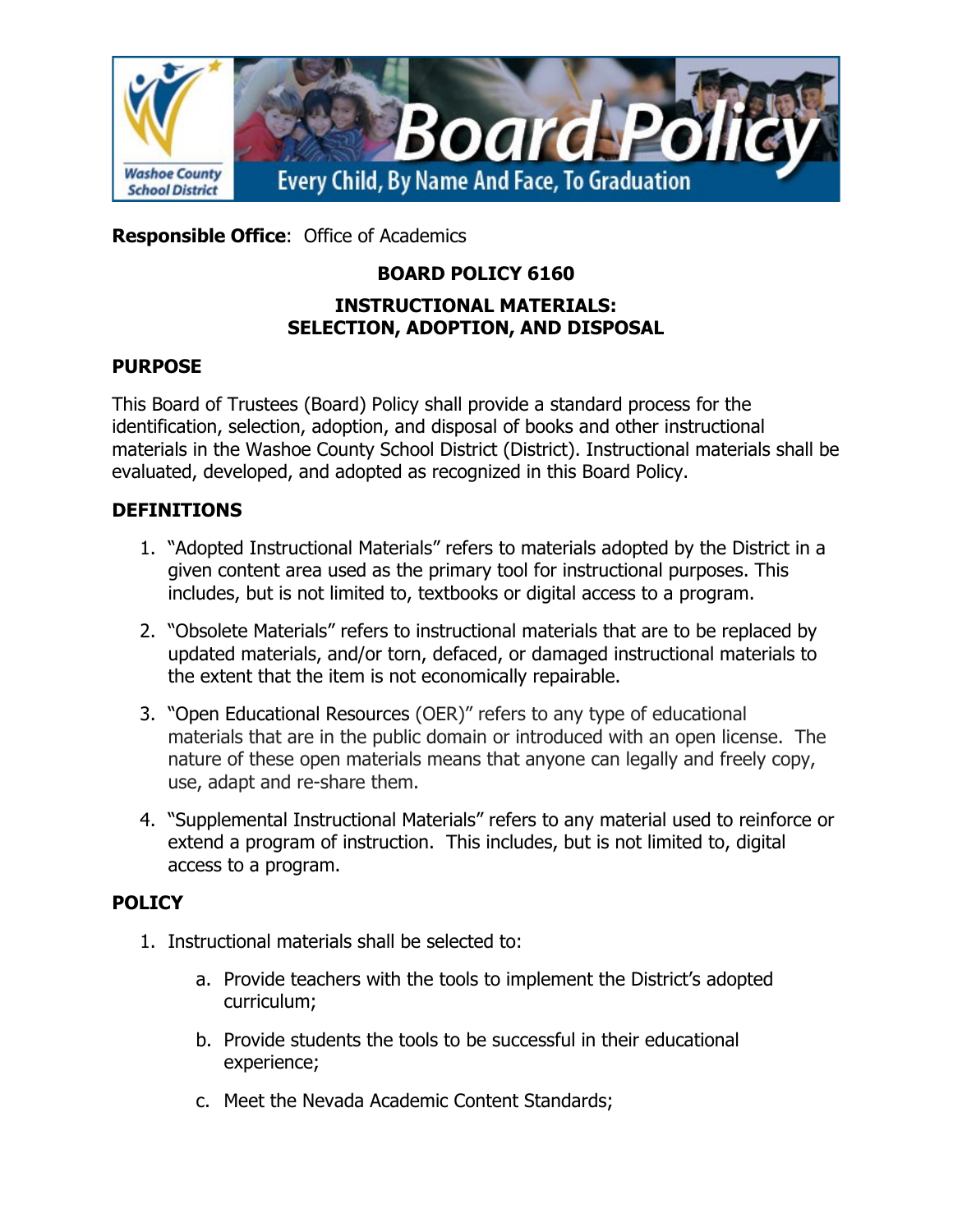- d. Be based on evidence-based research and best practice;
- e. Provide a balanced approach to presenting opposing views of controversial issues within the scope of the Nevada Academic Content Standards;
- f. Be culturally relevant to represent the diversity of students and contribute to the understanding of issues of gender, ethnic, cultural, occupational, and religious groups; and
- g. Provide equity and access for all students.
- 2. Selected instructional materials shall be free of bias.
- 3. The District will conduct scheduled instructional materials adoptions based on timelines stipulated by Nevada state law and/or timelines recommended by the Nevada State Board of Education.
- 4. The purchase of instructional materials shall comply with the procurement policies and regulations of the District, as well as applicable state laws and regulations. Such purchases shall comply with Board Policy and District Regulations related to purchasing, bids/quotations, and contracts.
- 5. The District will provide employees, students, parents/guardians, and other members of the community an opportunity to review and provide input on the recommended instructional materials prior to adoption.
- 6. Each adoption shall be accompanied by an appropriate professional development schedule. After materials are implemented, it is expected that District employees shall provide ongoing professional support to teachers and schools as needed.
- 7. The Board hereby directs the Superintendent to adopt an Administrative Regulation to implement and maintain the purpose of this Board Policy. The Superintendent shall include in the Administrative Regulation the following provisions:
	- a. Procedures for the evaluation and selection of adopted instructional materials that will be used by District students;
	- b. Procedures for the evaluation and selection of supplemental materials, this includes, but is not limited to:
		- i. Making available to employees and parents/guardians a list of approved supplemental materials used in District classrooms;
		- ii. Ensuring the process of approving supplemental materials is equitable to vendors and beneficial for District students;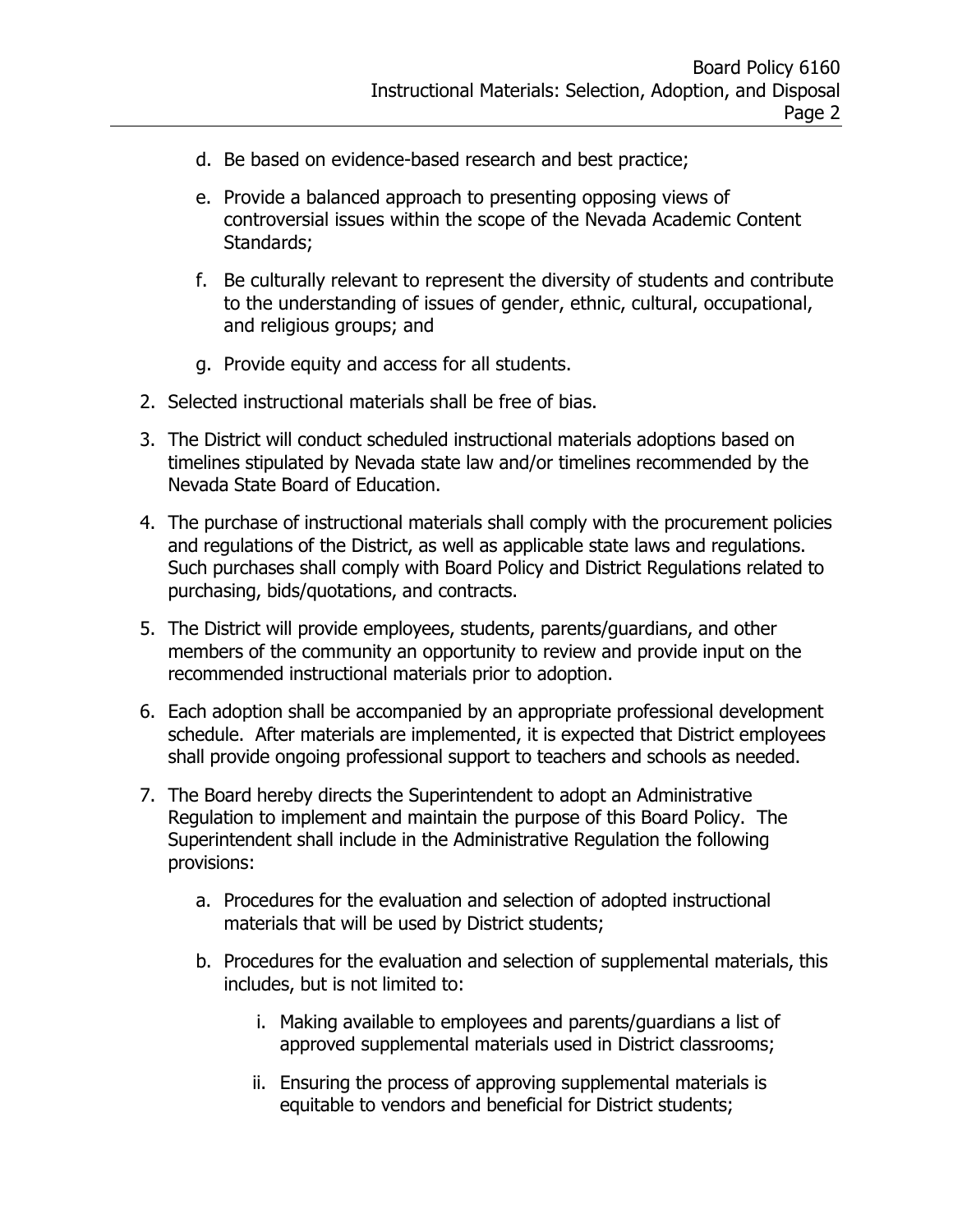- iii. Making all recommendations for the selection of supplemental materials through a vendor product review process;
- iv. An appeals process for the challenge of supplementary instructional materials by parents/guardians or members of the community; and
- v. Procedures for the disposal of obsolete instructional materials.

## **LEGAL REQUIREMENTS AND ASSOCIATED DOCUMENTS**

- 1. This Board Policy reflects the goals of the District's Strategic Plan and aligns/complies with the governing documents of the District, to include:
	- a. Board Policy 7200, 21<sup>st</sup> Century and Digital Learning
- 2. This Board Policy complies with Nevada Revised Statutes (NRS) and Nevada Administrative Code (NAC), to include:
	- a. [Chapter 387,](http://www.leg.state.nv.us/NRS/NRS-387.html) Financial Support of School System, and specifically:
		- i. [NRS 387.206,](http://www.leg.state.nv.us/NRS/NRS-387.html#NRS387Sec206) Required minimum expenditure by school districts, charter schools and university schools for profoundly gifted pupils for textbooks, instructional supplies, instructional software and instructional hardware; reduction in basic support for failure to comply;
		- ii. NRS 387.207 Required annual expenditures for library books, computer software, equipment relating to instruction, and maintenance and repair; exception for certain school districts;
	- b. Chapter 389, Academics and Textbooks; and
	- c. Chapter 393, School Property, and specifically:
		- i. NRS 393.170, Library books, textbooks and other school supplies: Purchase; payment for damage; ownership; penalty.
- 3. This Board Policy complies with federal laws and regulations, to include:
	- a. Copyright Revision Act, Public Law (PL) 94-553, Section 106-107.

#### **REVISION HISTORY**

| Date      | Revision | Modification                                                           |
|-----------|----------|------------------------------------------------------------------------|
| 7/29/2014 | 1.0      | Adopted: Combined deleted Board Policies 6161,<br>$16161.5$ , and 6181 |